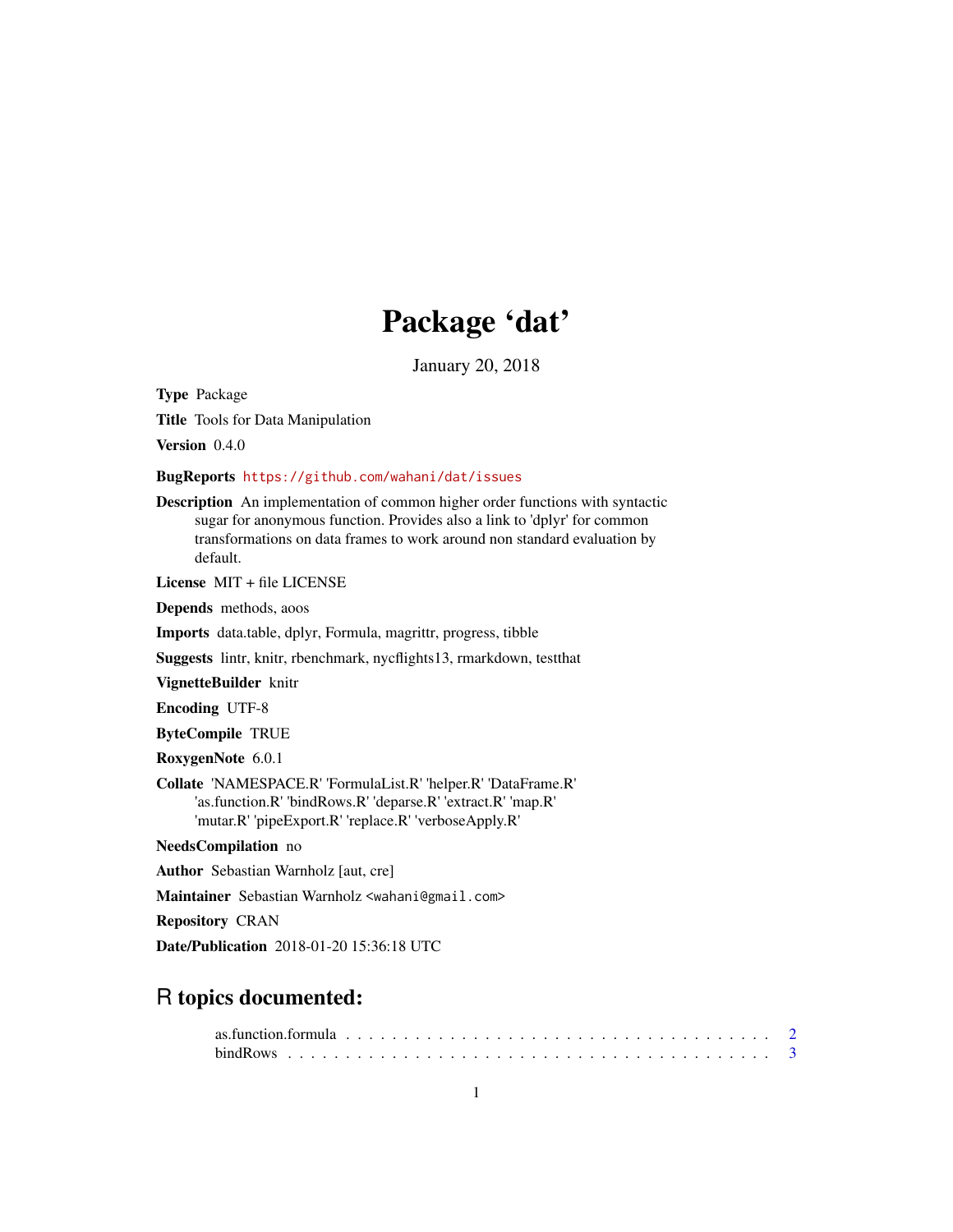## <span id="page-1-0"></span>2 **as.function.formula**

#### **Index** [13](#page-12-0)

as.function.formula *Coerce a formula into a function*

## Description

Convert a formula into a function. See [map](#page-6-1) and [extract](#page-3-1) for examples.

## Usage

## S3 method for class 'formula' as.function(x, ...)

#### Arguments

| x       | (formula) see examples |
|---------|------------------------|
| $\cdot$ | not used               |

## Value

An object inheriting from class function.

## Examples

```
as.function(~ .)(1)
as.function(x \sim x)(1)
as.function(f(x, y) ~ c(x, y))(1, 2)
as.function(numeric : x \sim x)(1) # check for class
as.function(numeric(1) : x \sim x)(1) # check for class + length
```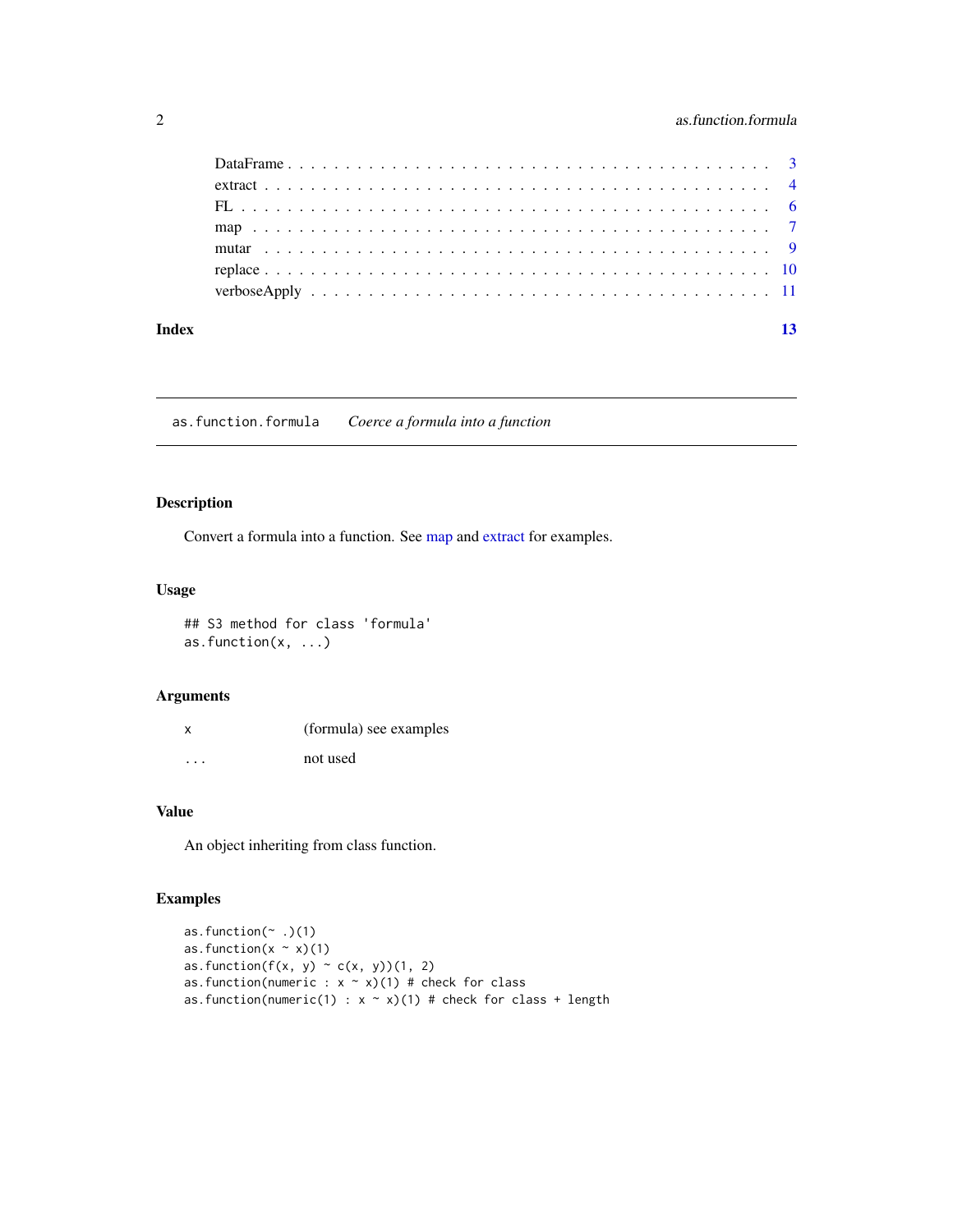<span id="page-2-1"></span><span id="page-2-0"></span>

#### Description

This is a wrapper around [rbindlist](#page-0-0) to preserve the input class.

#### Usage

 $bindRows(x, id = NULL, useNames = TRUE, fill = TRUE)$ 

#### Arguments

x (list) a list of data frames id, useNames, fill passed to [rbindlist](#page-0-0)

#### Value

If the first element of x inherits from data. frame the type that first element. x else.

<span id="page-2-2"></span>

DataFrame *DataFrame and methods*

#### Description

This is a 'data.table' like implementation of a data.frame. dplyr is used as backend. The only purpose is to have R CMD check friendly syntax.

#### Usage

```
DataFrame(...)
as.DataFrame(x, ...)
## Default S3 method:
as.DataFrame(x, ...)
## S3 method for class 'data.frame'
as.DataFrame(x, ...)
## S3 method for class 'DataFrame'
x[i, j, ..., by, sby, drop]
```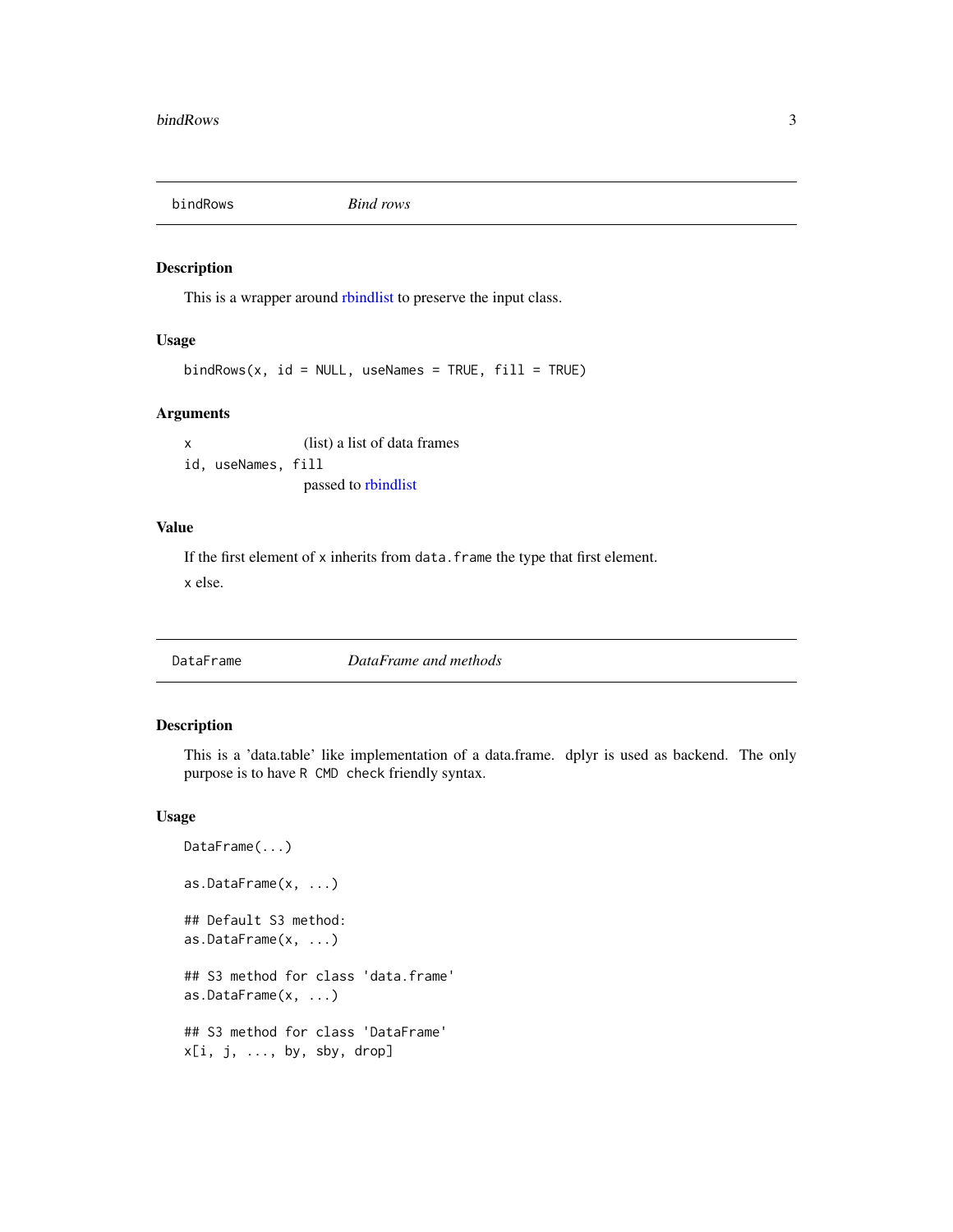<span id="page-3-0"></span>4 extract the contract of the contract of the contract of the contract of the contract of the contract of the contract of the contract of the contract of the contract of the contract of the contract of the contract of the

#### Arguments

| arbitrary number of args<br>in $[$ (TwoSidedFormulas)<br>in constructor see data frame                                                                         |
|----------------------------------------------------------------------------------------------------------------------------------------------------------------|
| (DataFrame   data.frame)                                                                                                                                       |
| (logical   numeric   integer   OneSidedFormula   TwoSidedFormula   FormulaL<br>ist) see the examples.                                                          |
| (logical character TwoSidedFormula FormulaList Function) character be-<br>ginning with ' <sup><math>\lambda</math></sup> are interpreted as regular expression |
| (character) variable names used in group_by. Using 'sby' triggers a summarise.                                                                                 |
| (ignored) never drops the class.                                                                                                                               |
|                                                                                                                                                                |

#### Details

OneSidedFormula is always used for subsetting rows.

TwoSidedFormula is used instead of name-value expressions in summarise and mutate.

#### See Also

[mutar,](#page-8-1) [FL](#page-5-1)

#### Examples

```
data("airquality")
dat <- as.DataFrame(airquality)
dat[\sim Month > 4, ][meanWind \sim mean(Wind), sby = "Month"]["meanWind"]
dat[FL( .n \sim mean( .n), .n = c("Wind", "Temp")), sby = "Month"]
```
<span id="page-3-1"></span>extract *Extract elements from a vector*

#### Description

Extract elements from an object as S4 generic function. See the examples.

#### Usage

```
extract(x, ind, ...)
## S4 method for signature 'list,`function`'
extract(x, ind, ...)## S4 method for signature 'atomic,`function`'
extract(x, ind, ...)
```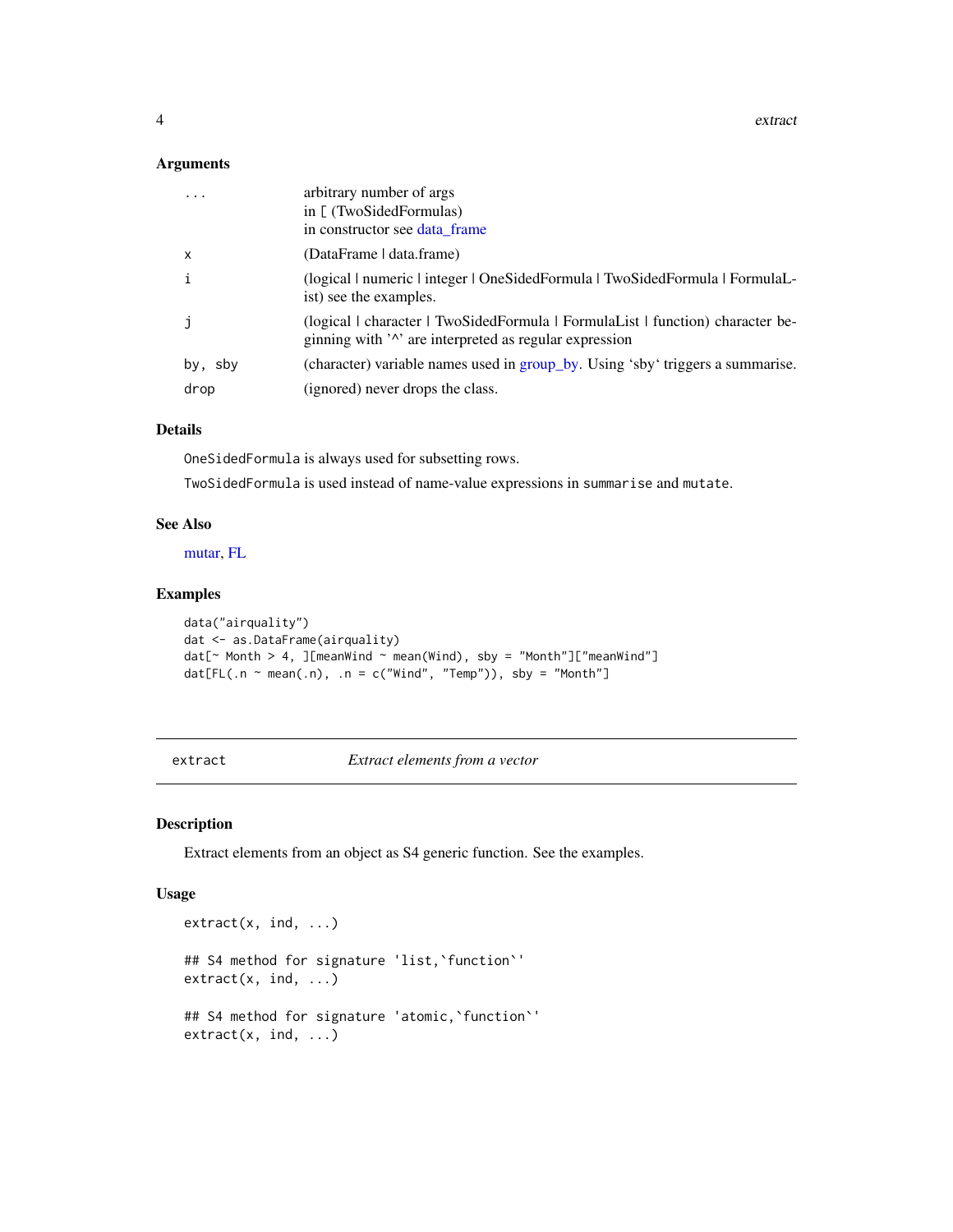#### extract 5 and 5 and 5 and 5 and 5 and 5 and 5 and 5 and 5 and 5 and 5 and 5 and 5 and 5 and 5 and 5 and 5 and 5 and 5 and 5 and 5 and 5 and 5 and 5 and 5 and 5 and 5 and 5 and 5 and 5 and 5 and 5 and 5 and 5 and 5 and 5 an

```
## S4 method for signature 'ANY,formula'
extract(x, ind, ...)## S4 method for signature 'atomicORlist,numericORintegerORlogical'
extract(x, ind, ...)## S4 method for signature 'ANY,character'
extract(x, ind, ...)## S4 method for signature 'data.frame, character'
extract(x, ind, ...)extract2(x, ind, ...)
## S4 method for signature 'atomicORlist,numericORinteger'
extract2(x, ind, ...)## S4 method for signature 'ANY,formula'
extract2(x, ind, ...)## S4 method for signature 'atomicORlist, 'function''
extract2(x, ind, ...)
## S4 method for signature 'ANY,character'
extract2(x, ind, ...)
```
#### Arguments

| $\mathsf{x}$ | (atomic   list) a vector.                                                                                                                                                                                                                                                                                                                                                                                                      |
|--------------|--------------------------------------------------------------------------------------------------------------------------------------------------------------------------------------------------------------------------------------------------------------------------------------------------------------------------------------------------------------------------------------------------------------------------------|
| ind          | (function   formula   character   numeric   integer   logical) a formula is coerced<br>into a function. For lists the function is applied to each element (and has to<br>return a logical of length 1). For atomics a vectorized function is expected. If<br>you supply an atomic it is used for subsetting. A character of length 1 beginning<br>with " <sup><math>\land</math></sup> " is interpreted as regular expression. |
|              | arguments passed to ind.                                                                                                                                                                                                                                                                                                                                                                                                       |

## Examples

 $extract(1:15, ~ 15 %$  % . == 0)  $extract(list(xy = 1, zy = 2), "^z")$  $extract(list(x = 1, z = 2), 1)$  $extract(list(x = 1, y = ""), is-character)$ 

```
# Example: even numbers:
is.even \le function(x) (x %% 2) == 0
sum((1:10)[is.even(1:10)])
extract(1:10, \sim . %% 2 == 0) %>% sum
extract(1:10, is.even) %>% sum
```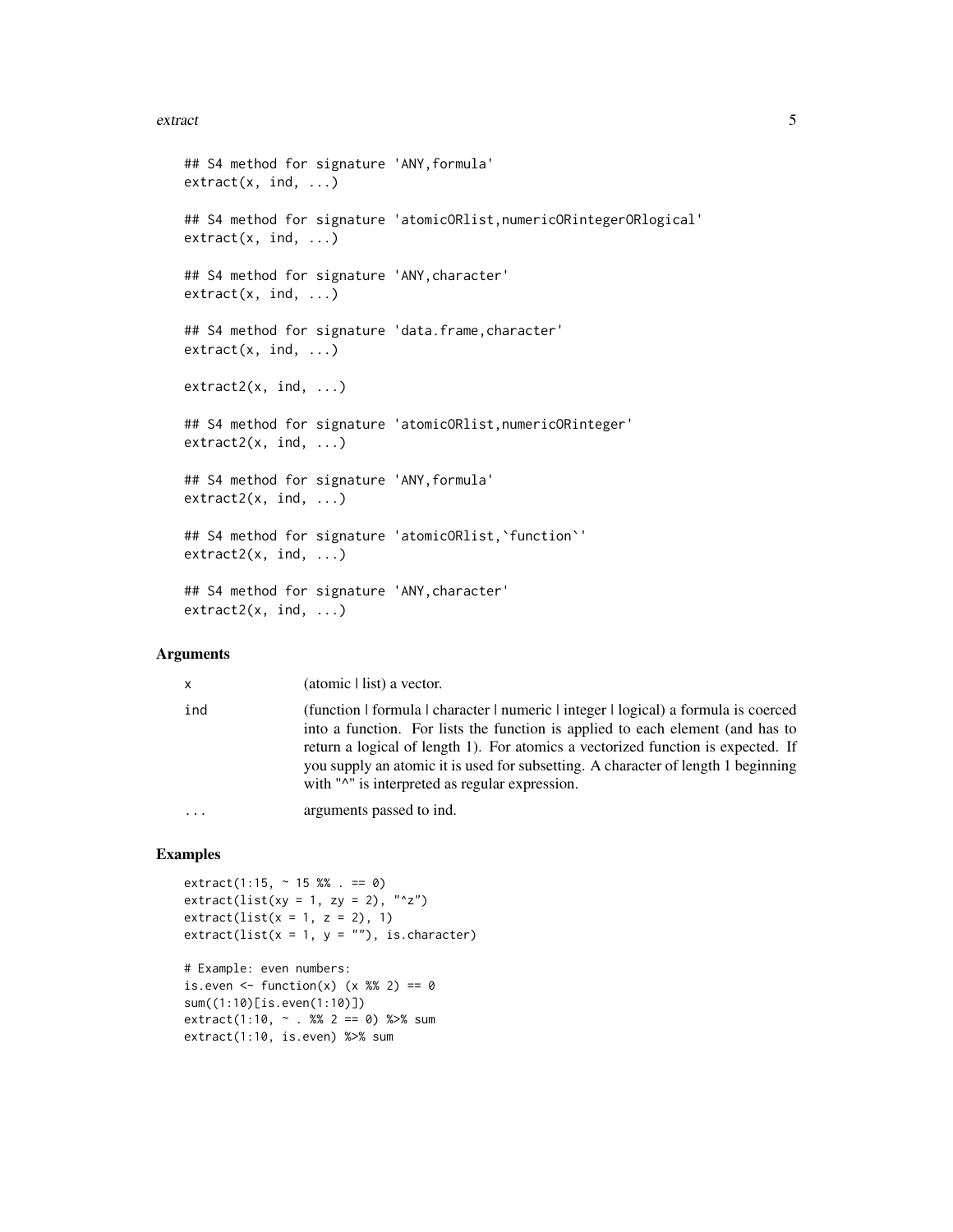<span id="page-5-0"></span> $\epsilon$  6 FL

```
# Example: factors of 15
extract(1:15, ~ 15 % ~ . = 0)# Example: relative prime numbers
gcd <- function(a, b) {
  .gcd \le function(a, b) if (b == 0) a else Recall(b, a %% b)
  flatmap(a \sim b, .gcd)
}
extract(1:10, x ~^; gcd(x, 10) == 1)# Example: real prime numbers
isPrime <- function(n) {
  .isPrime <- function(n) {
   iter <- function(i) {
      if (i * i > n) TRUE
      else if (n %% i == 0 || n %% (i + 2) == 0) FALSE
      else Recall(i + 6)
    }
   if (n \leq 1) FALSE
   else if (n <= 3) TRUE
   else if (n %% 2 == 0 || n %% 3 == 0) FALSE
   else iter(5)
  }
  flatmap(n, x \sim .isPrime(x))
}
extract(1:10, isPrime)
```
<span id="page-5-1"></span>

FL *Dynamically generate formulas*

#### Description

Function to dynamically generate formulas - (F)ormula (L)ist - to be used in [mutar.](#page-8-1)

#### Usage

```
FL(..., n = NULL, pattern = "\\ \n...")makeFormulas(..., n, pattern = "\\.n")
```

```
## S3 method for class 'FormulaList'
update(object, data, ...)
```
#### Arguments

| $\cdots$ | (formulas)                                                                   |
|----------|------------------------------------------------------------------------------|
| . n      | names to be used in formulas. Can be any object which can be used by extract |
|          | to select columns. NULL is interpreted to use the formulas without change.   |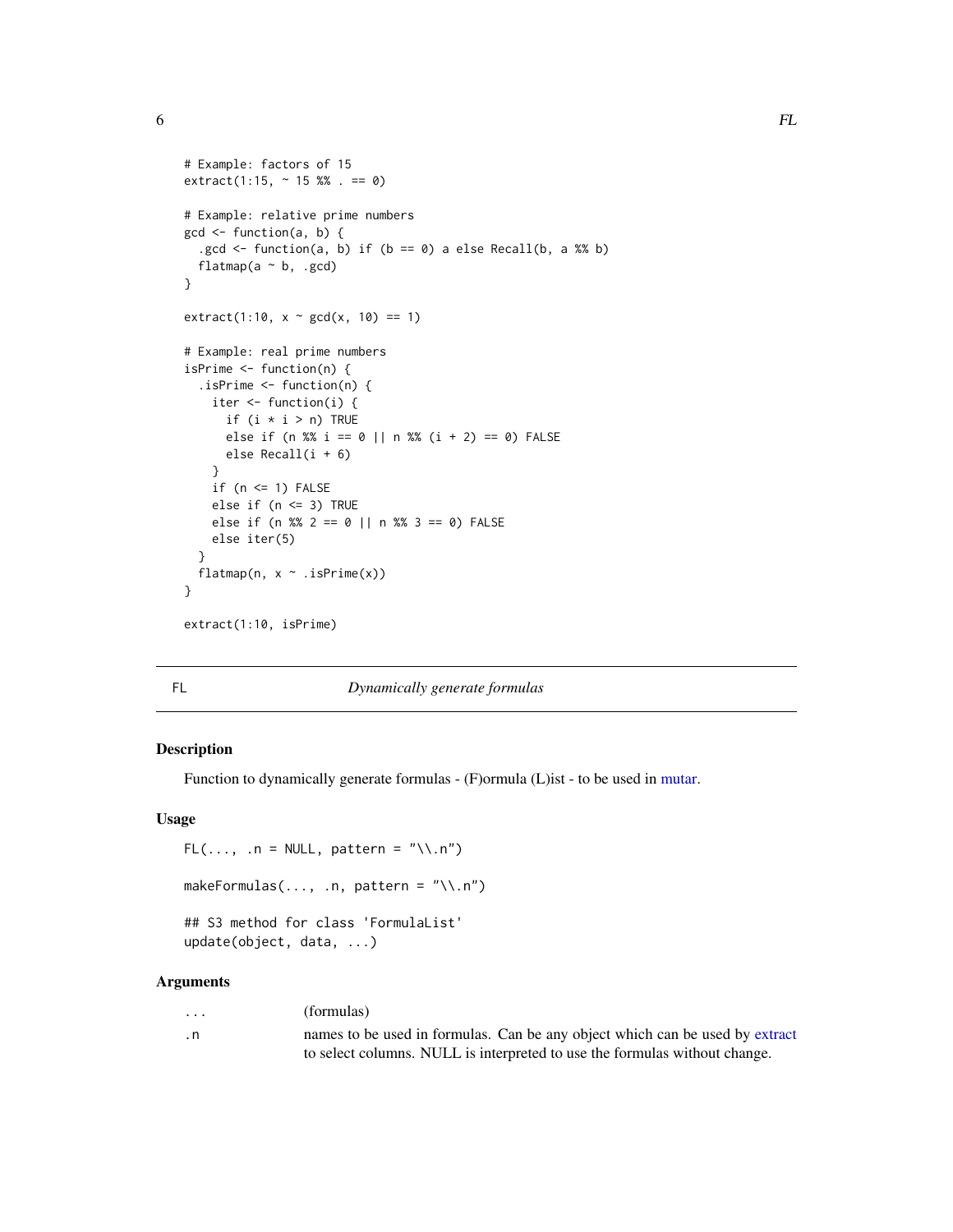#### <span id="page-6-0"></span> $map$   $\hspace{1.5cm}$  7

| pattern | (character) pattern to be replaced in formulas |
|---------|------------------------------------------------|
| object  | (FormulaList)                                  |
| data    | (data.frame)                                   |

#### See Also

[mutar](#page-8-1)

## Examples

```
FL( . n \sim mean( . n), . n = "variable")as(makeFormulas(n \sim mean(.n), n = "variable"), "Formulalist")
```
#### <span id="page-6-1"></span>map *An implementation of map*

#### <span id="page-6-2"></span>Description

An implementation of map and flatmap. They support the use of formulas as syntactic sugar for anonymous functions.

#### Usage

```
map(x, f, \ldots)## S4 method for signature 'ANY,formula'
map(x, f, \ldots)## S4 method for signature 'atomic,`function`'
map(x, f, \ldots)## S4 method for signature 'list, `function`'
map(x, f, p = function(x) TRUE, ...)
## S4 method for signature 'list, numericORcharacterORlogical'
map(x, f, \ldots)## S4 method for signature 'MList,`function`'
map(x, f, ..., simplify = FALSE)## S4 method for signature 'formula,`function`'
map(x, f, \ldots)flatmap(x, f, ..., flatten = unlist)## S4 method for signature 'ANY,formula'
flatmap(x, f, ..., flatten = units)
```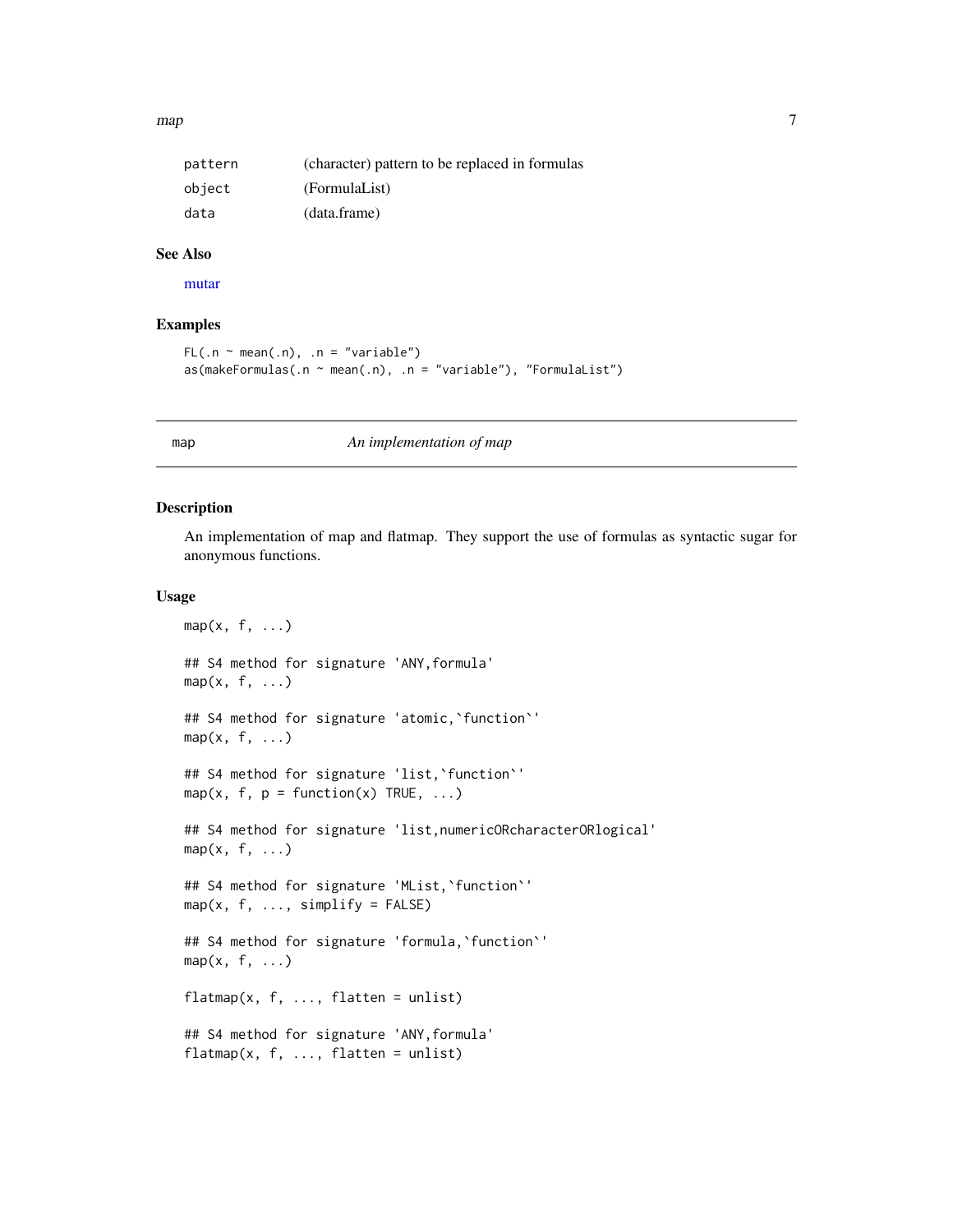```
sac(x, f, by, ..., combine = bindRows)## S4 method for signature 'data.frame, 'function''
sac(x, f, by, ..., combine = bindRows)## S4 method for signature 'ANY,formula'
sac(x, f, by, ..., combine = bindRows)vmap(x, f, ..., mc = min(length(x), detectCores());. bar = "bar")
```
#### Arguments

| $\mathsf{x}$ | (vector   data.frame   formula) if x inherits from data.frame, a data.frame is re-<br>turned. Use as list if this is not what you want. When x is a formula it is<br>interpreted to trigger a multivariate map.                   |
|--------------|-----------------------------------------------------------------------------------------------------------------------------------------------------------------------------------------------------------------------------------|
| $\mathbf{f}$ | (function   formula   character   logical   numeric) something which can be inter-<br>preted as a function. formula objects are coerced to a function. atomics are used<br>for subsetting in each element of x. See the examples. |
| $\ddotsc$    | further arguments passed to the apply function.                                                                                                                                                                                   |
| p            | (function   formula) a predicate function indicating which columns in a data.frame<br>to use in map. This is a filter for the map operation, the full data frame is re-<br>turned.                                                |
| simplify     | see SIMPLIFY in mapply                                                                                                                                                                                                            |
| flatten      | (function   formula) a function used to flatten the results.                                                                                                                                                                      |
| by           | (e.g. character) argument is passed to extract to select columns.                                                                                                                                                                 |
| combine      | (function   formula) a function which knows how to combine the list of results.<br>bindRows is the default.                                                                                                                       |
| .mC          | (integer) the number of cores. Passed down to mclapply or mcmapply.                                                                                                                                                               |
| .bar         | (character) see verboseApply.                                                                                                                                                                                                     |

## Details

map will dispatch to [lapply.](#page-0-0) When  $x$  is a formula this is interpreted as a multivariate map; this is implemented using mapply. When x is a data.frame map will iterate over columns, however the return value is a data. frame. p can be used to map over a subset of x.

flatmap will dispatch to map. The result is then wrapped by flatten which is [unlist](#page-0-0) by default.

sac is a naive implementation of split-apply-combine and implemented using flatmap.

vmap is a 'verbose' version of map and provides a progress bar and a link to parallel map [\(mclapply\)](#page-0-0).

map, flatmap, and sac can be extended; they are S4 generic functions. You don't and should not implement a new method for formulas. This method will coerce a formula into a function and pass it down to your map(newtype, function) method.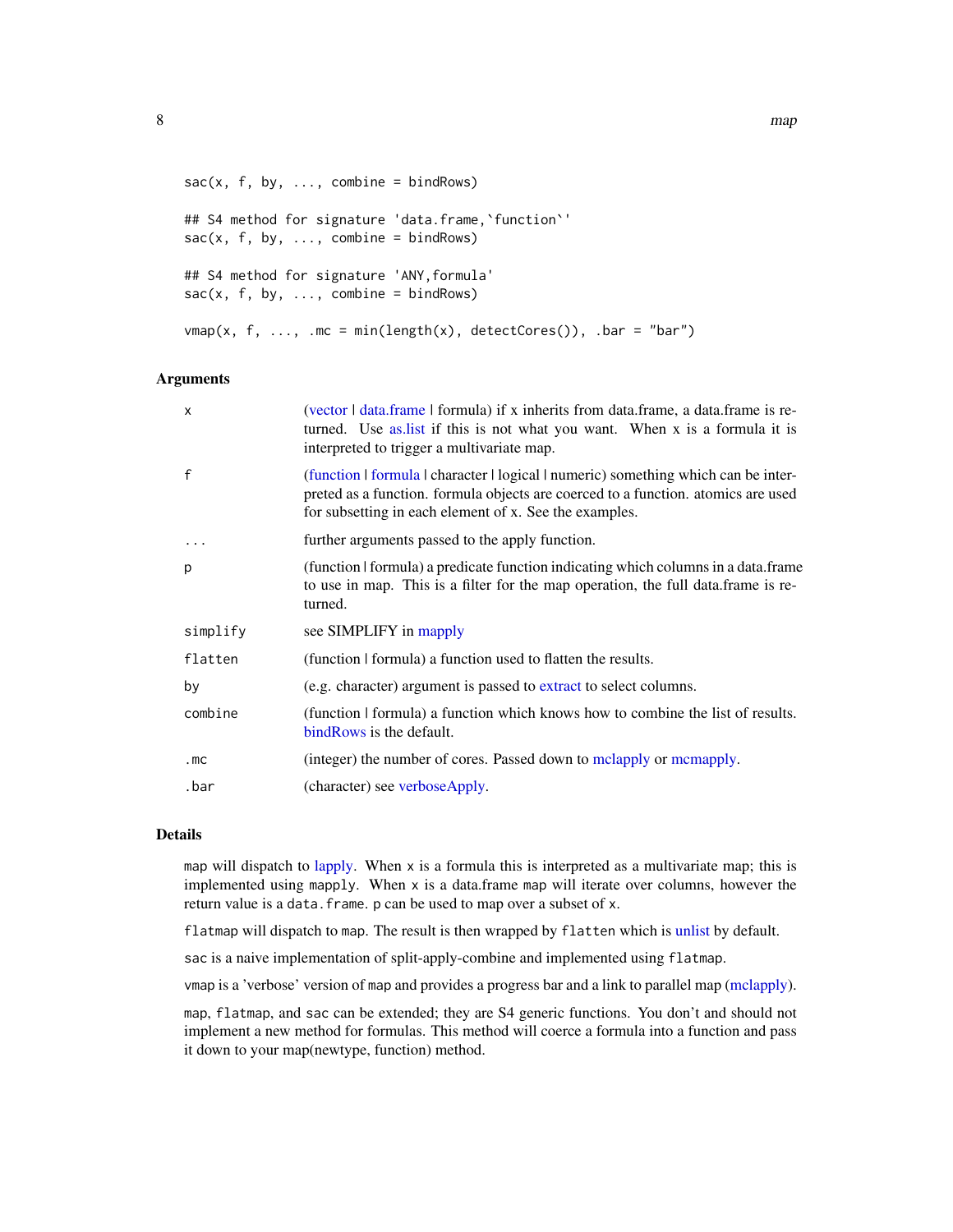<span id="page-8-0"></span>mutar and the set of the set of the set of the set of the set of the set of the set of the set of the set of the set of the set of the set of the set of the set of the set of the set of the set of the set of the set of the

#### Examples

```
# Sugar for anonymous functions
map(data.frame(y = 1:10, z = 2), x \sim x + 1)
map(data.frame(y = 1:10, z = 2), x \sim x + 1, is.numeric)
map(data.frame(y = 1:10, z = 2), x ~ x + 1, x ~ all(x == 2))
sac(data.frame(y = 1:10, z = 1:2), df \sim data.frame(my = mean(df$y)), "z")
# Trigger a multivariate map with a formula
map(1:2 \sim 3:4, f(x, y) \sim x + y)map(1:2 \sim 3:4, f(x, y) \sim x + y, simplify = TRUE)
map(1:2 ~ 3:4, f(x, y, z) ~ x + y + z, z = 1)
# Extracting values from lists
map(list(1:2, 3:4), 2)
map(list(1:3, 2:5), 2:3)
map(list(1:3, 2:5), c(TRUE, FALSE, TRUE))
# Some type checking along the way
map(as.numeric(1:2), numeric : x \sim x)
map(1:2, integer(1) : x \sim x)
map(1:2, numeric(1) : x ~ x + 0.5)
```
<span id="page-8-1"></span>

mutar *Tools for Data Frames*

#### Description

mutar is literally the same function as [.DataFrame and can be used as a generic interface to dplyr. Other functions here listed are a convenience to mimic dplyr's syntax in a R CMD check friendly way. These functions can also be used with S4 data.frame(s) / data\_frame(s) / data.table(s). They will always preserve the input class.

#### Usage

 $mutar(x, i, j, ..., by, sby, drop)$ 

filtar(x, i)

 $sumar(x, ..., by)$ 

#### **Arguments**

| $\mathbf{x}$ | (DataFrame   data.frame)                                                                                                                                       |
|--------------|----------------------------------------------------------------------------------------------------------------------------------------------------------------|
| $\mathbf{1}$ | (logical   numeric   integer   OneSidedFormula   TwoSidedFormula   FormulaL<br>ist) see the examples.                                                          |
| $\mathbf{1}$ | (logical character TwoSidedFormula FormulaList Function) character be-<br>ginning with ' <sup><math>\lambda</math></sup> are interpreted as regular expression |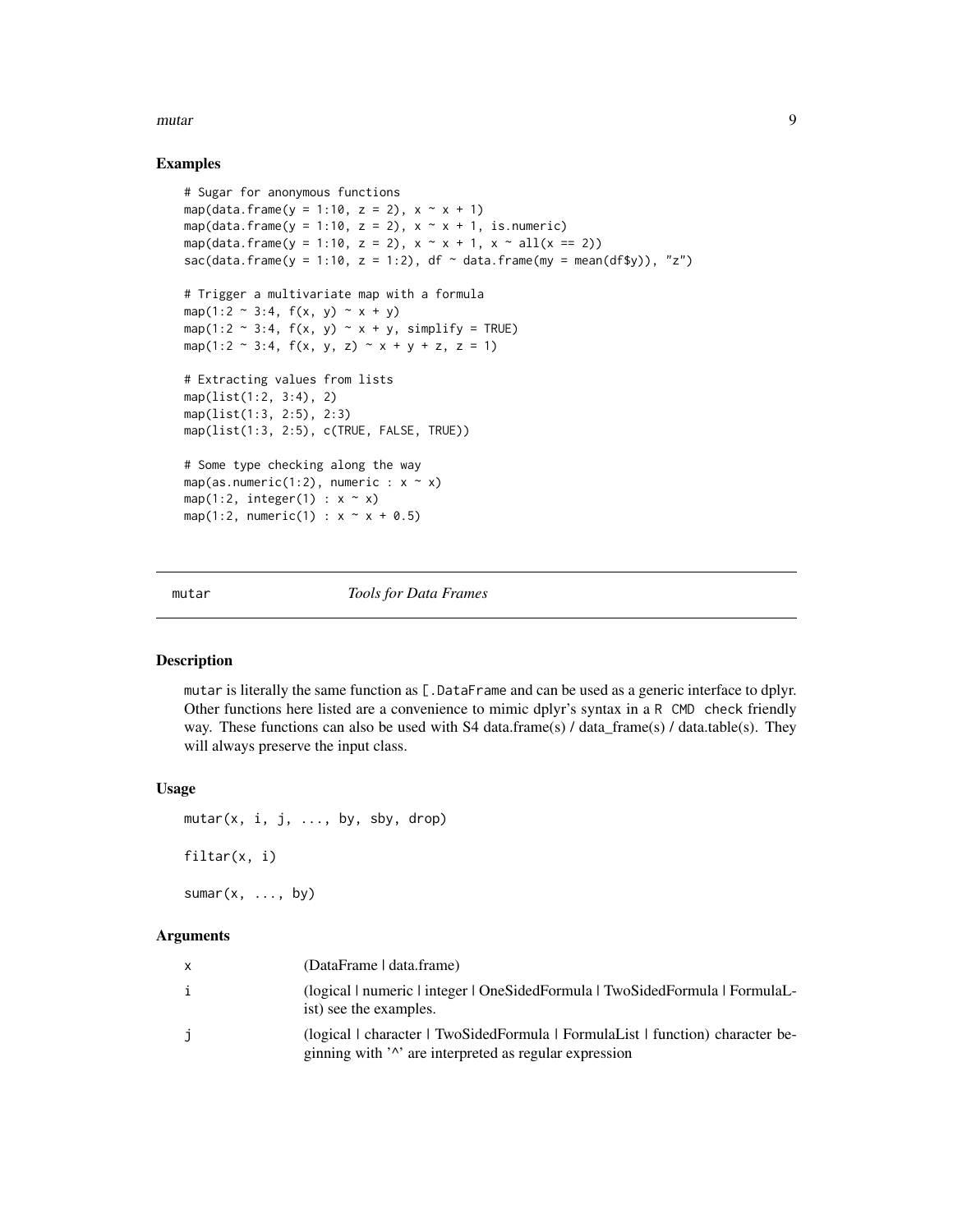<span id="page-9-0"></span>10 replace the contract of the contract of the contract of the contract of the contract of the contract of the contract of the contract of the contract of the contract of the contract of the contract of the contract of the

| .    | arbitrary number of args                                                       |
|------|--------------------------------------------------------------------------------|
|      | in [ (TwoSidedFormulas)                                                        |
|      | in constructor see data frame                                                  |
| bν   | (character) variable names used in group_by. Using 'sby' triggers a summarise. |
| sbv  | (character) variable names used in group_by. Using 'sby' triggers a summarise. |
| drop | (ignored) never drops the class.                                               |

## Details

The real workhorse of this interface is mutar. All other functions exist to ease the transition from dplyr.

OneSidedFormula is always used for subsetting rows.

TwoSidedFormula is used instead of name-value expressions in [summarise](#page-0-0) and [mutate.](#page-0-0)

FormulaList can be used to repeat the same operation on different columns.

#### See Also

[extract,](#page-3-1) [DataFrame,](#page-2-2) [FL](#page-5-1)

#### Examples

```
data("airquality")
airquality %>%
  filtar(~Month > 4) %>%
  mutar(meanWind ~ men(Wind), by = "Month") %>>sumar(meanWind ~ mean(Wind), by = "Month") %>%
  extract("meanWind")
airquality %>%
  sumar(
    FL(\ldots \sim mean(\ldots), \ldots n = c("Wind", "Temp")),
    by = "Month"
  )
```
<span id="page-9-1"></span>replace *Replace elements in a vector*

## Description

This function replaces elements in a vector. It is a link to [replace](#page-9-1) as a generic function.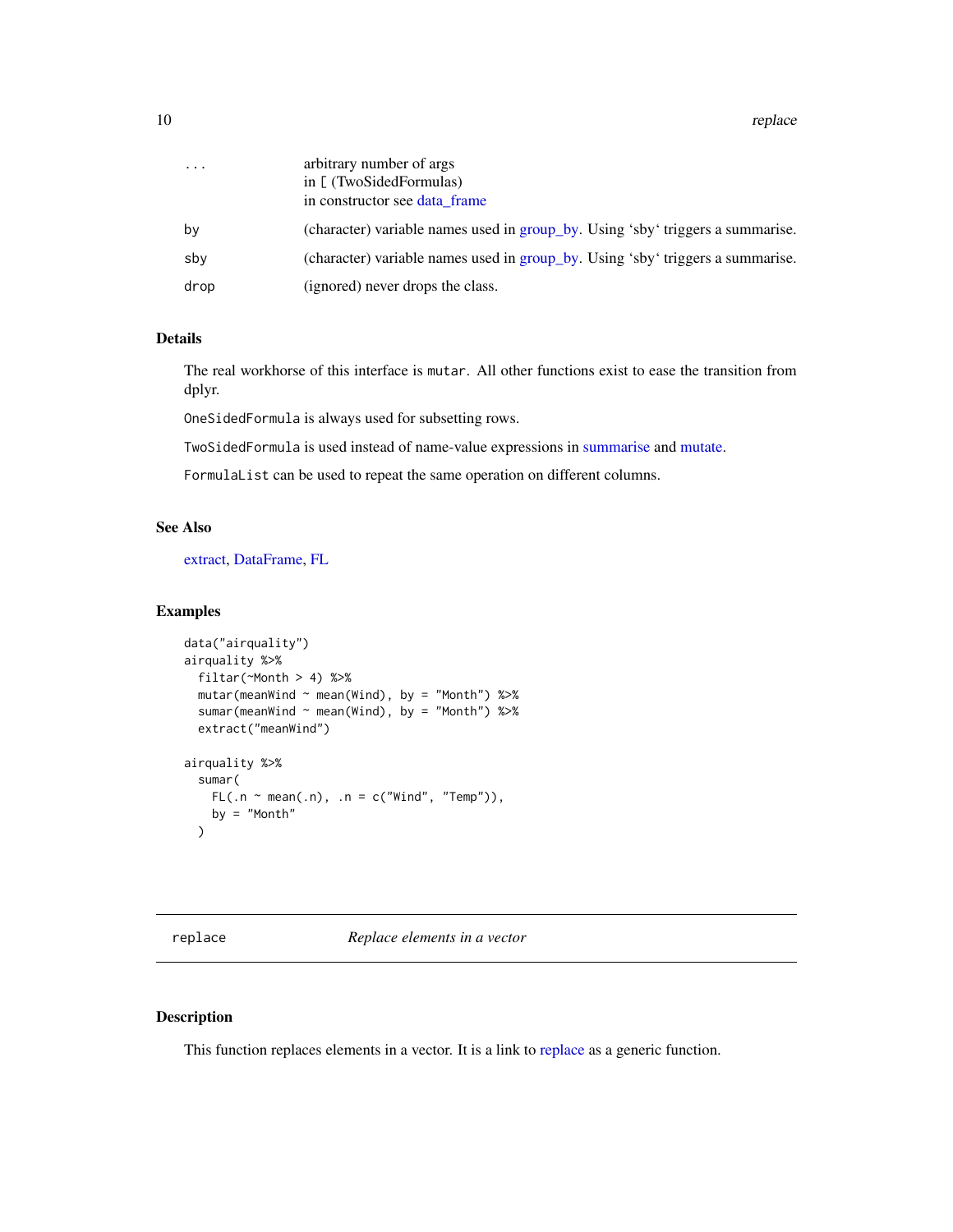## <span id="page-10-0"></span>verboseApply 11

#### Usage

```
replace(x, ind, values, ...)
## S4 method for signature 'ANY,`function`'
replace(x, ind, values, ...)
## S4 method for signature 'ANY,formula'
replace(x, ind, values, ...)
## S4 method for signature 'ANY,character'
replace(x, ind, values, ...)
```
#### Arguments

| x                       | (atomic   list) a vector.                                                                                    |
|-------------------------|--------------------------------------------------------------------------------------------------------------|
| ind                     | used as index for elements to be replaced. See details.                                                      |
| values                  | the values used for replacement.                                                                             |
| $\cdot$ $\cdot$ $\cdot$ | arguments passed to ind if it can be interpreted as function. For a regex argu-<br>ments are passed to grep. |

## Details

The idea is to provide a more flexible interface for the specification of the index. It can be a character, numeric, integer or logical which is then simply used in base::replace. It can be a regular expression in which case x should be named  $-$  a character of length 1 and a leading " $^{\wedge}$ " is interpreted as regex. When ind is a function (or formula) and x is a list then it should be a predicate function – see the examples. When x is an atomic the function is applied on x and the result is used for subsetting.

#### Examples

```
replace(c(1, 2, NA), is.na, 0)
replace(c(1, 2, NA), rep(TRUE, 3), 0)
replace(c(1, 2, NA), 3, 0)
replace(list(x = 1, y = 2), "x", 0)replace(list(x = 1, y = 2), "^x * \$", 0)replace(list(x = 1, y = "a"), is-character, NULL)
```
<span id="page-10-1"></span>verboseApply *Verbose apply function*

#### Description

This apply function has a progress bar and enables computations in parallel. By default it is not verbose. As an interactive version with proper 'verbose' output by default please use [vmap.](#page-6-2)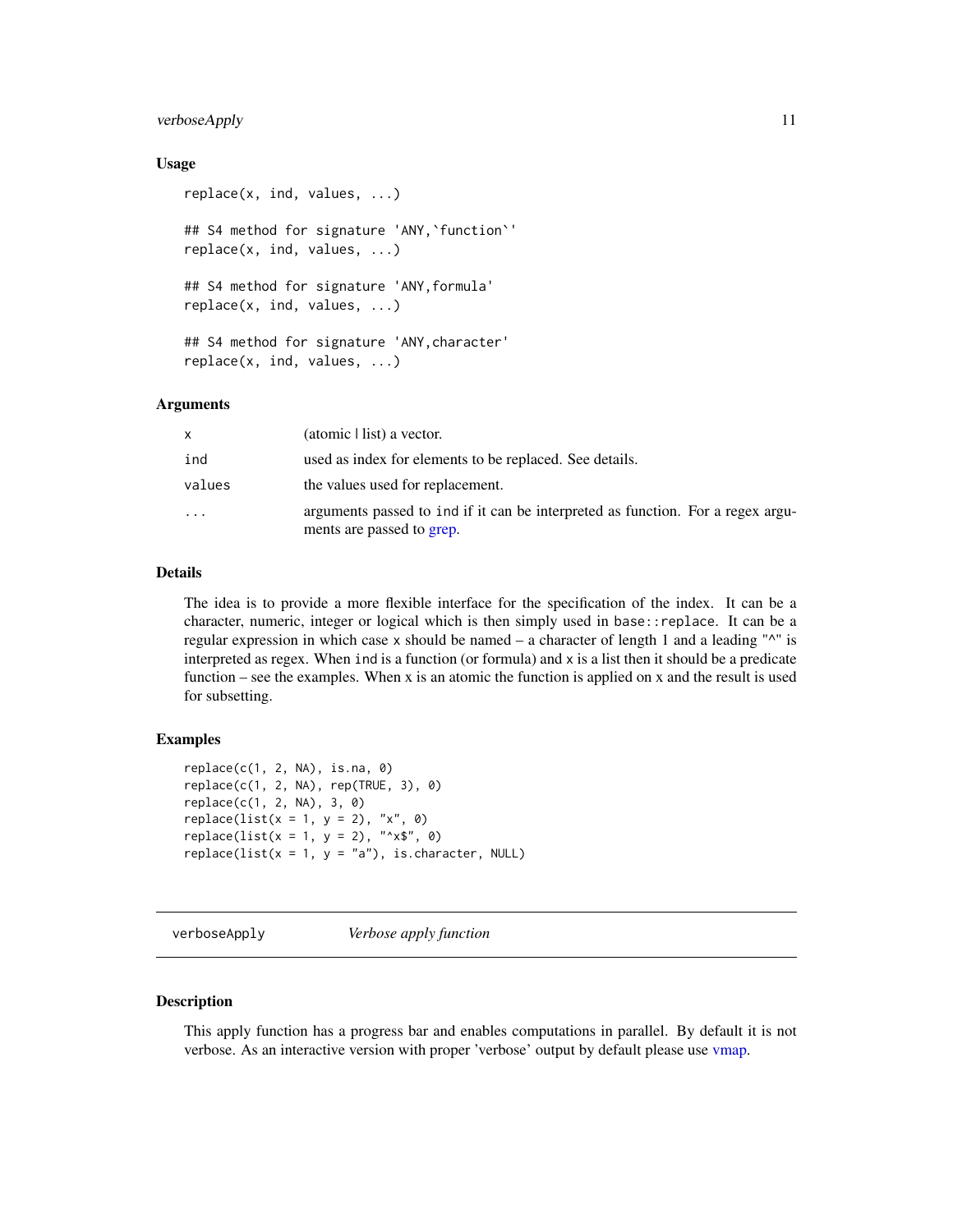## Usage

verboseApply(x, f, ..., .mc = 1, .mapper = mclapply, .bar = "none")

## Arguments

| x            | (vector)                                                                      |
|--------------|-------------------------------------------------------------------------------|
| $\mathsf{f}$ | (function)                                                                    |
| $\cdots$     | arguments passed to . mapper and hence f                                      |
| .mC          | (integer) the number of processes to start                                    |
| .mapper      | (function) the actual apply function used. Should have an argument mc. cores. |
| .bar         | (character) one in 'none', '.' or 'bar'                                       |

## Examples

```
## Not run:
verboseApply(
  1:4,
  function(...) Sys.sleep(1),
  bar = "bar",.mc = 2\lambda
```
## End(Not run)